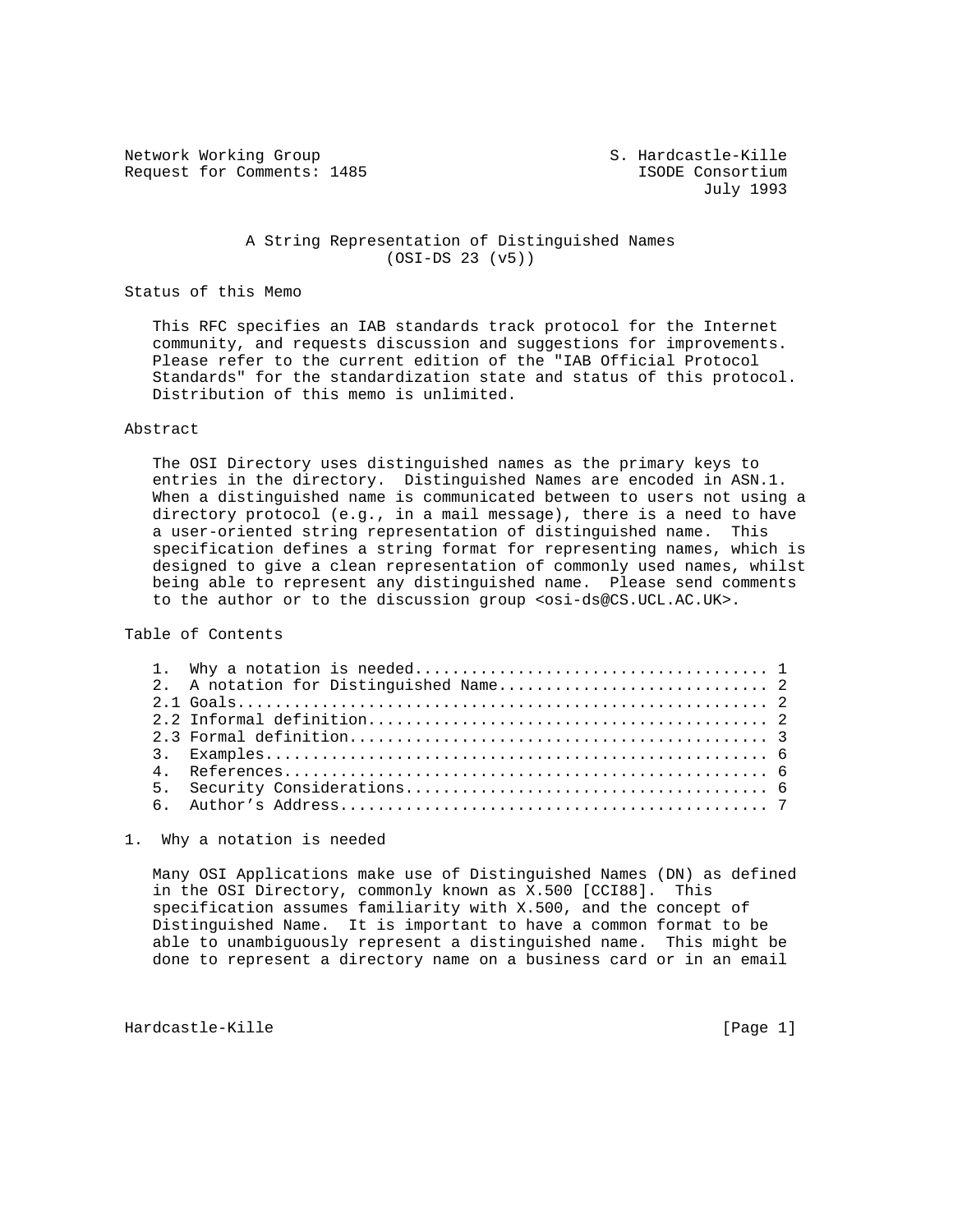message. There is a need for a format to support human to human communication, which must be string based (not ASN.1) and user oriented. This notation is targeted towards a general user oriented system, and in particular to represent the names of humans. Other syntaxes may be more appropriate for other uses of the directory. For example, the OSF Syntax may be more appropriate for some system oriented uses. (The OSF Syntax uses "/" as a separator, and forms names in a manner intended to resemble UNIX filenames).

2. A notation for Distinguished Name

## 2.1 Goals

The following goals are laid out:

- o To provide an unambiguous representation of a distinguished name
- o To be an intuitive format for the majority of names
- o To be fully general, and able to represent any distinguished name
- o To be amenable to a number of different layouts to achieve an attractive representation.
- o To give a clear representation of the contents of the distinguished name

2.2 Informal definition

 This notation is designed to be convenient for common forms of name. Some examples are given. The author's directory distinguished name would be written:

 CN=Steve Hardcastle-Kille, OU=Computer Science, O=University College London, C=GB

 This may be folded, perhaps to display in multi-column format. For example:

 CN=Steve Hardcastle-Kille, OU=Computer Science, O=University College London, C=GB

Hardcastle-Kille [Page 2]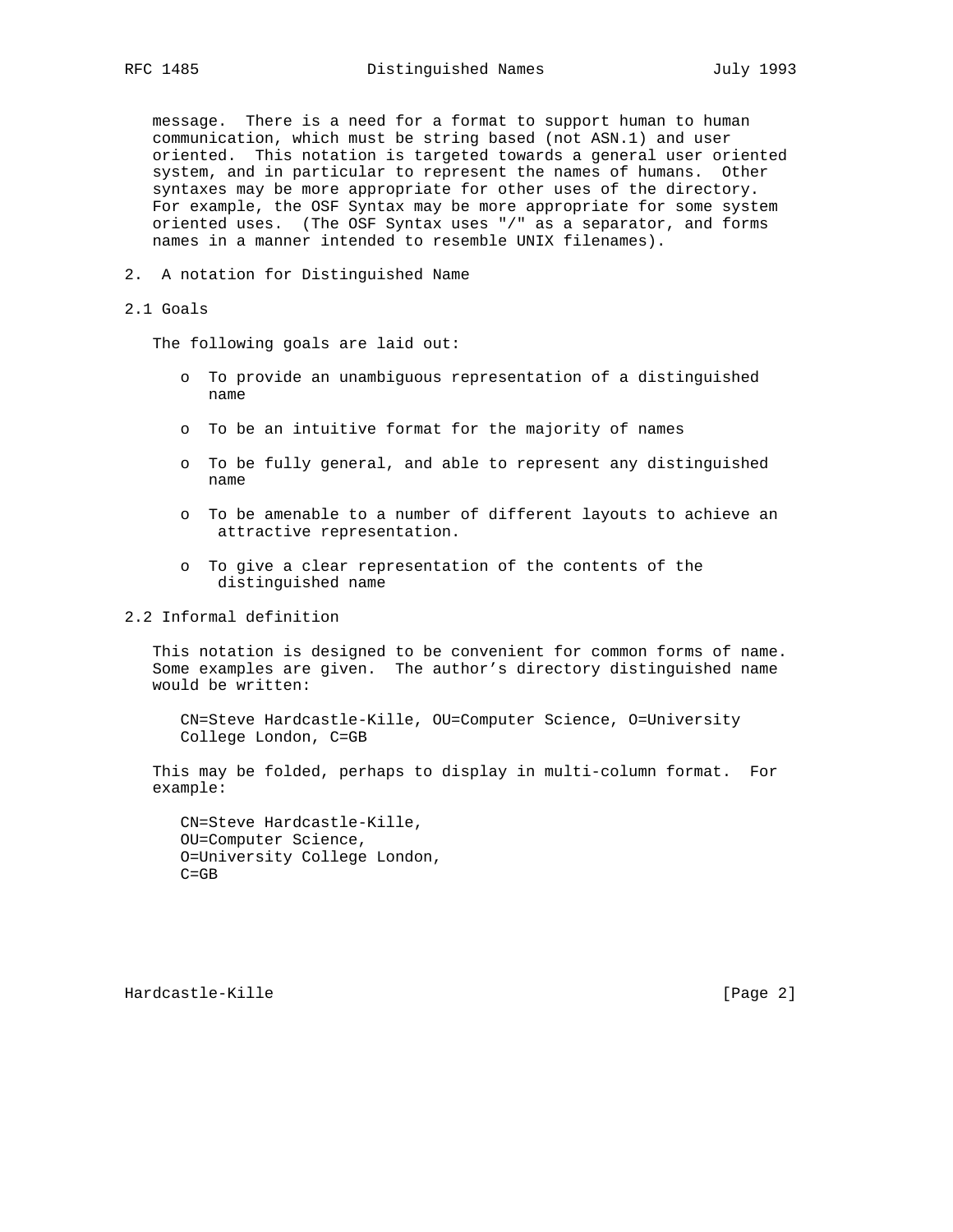Another name might be:

CN=Christian Huitema, O=INRIA, C=FR

Semicolon (";") may be used as an alternate separator.

CN=Christian Huitema; O=INRIA; C=FR

In running text, this would be written as <CN=Christian Huitema; O=INRIA; C=FR>. Another example, shows how different attribute types are handled:

 CN=James Hacker, L=Basingstoke, O=Widget Inc, CN=GB

 Here is an example of a multi-valued Relative Distinguished Name, where the namespace is flat within an organisation, and department is used to disambiguate certain names:

OU=Sales + CN=J. Smith, O=Widget Inc., C=US

The final example shows quoting of a comma in an Organisation name:

CN=L. Eagle, O="Sue, Grabbit and Runn", C=GB

2.3 Formal definition

 A formal definition can now be given. The structure is specified in a BNF grammar in Figure 1. This BNF uses the grammar defined in RFC 822, with the terminals enclosed in <> [Cro82]. This definition is in an abstract character set, and so may be written in any character set supporting the explicitly defined special characters. The quoting mechanism is used for the following cases:

- o Strings containing ",", "+", "="or """, <CR>, "<", ">", "#", or ";".
- o Strings with leading or trailing spaces
- o Strings containing consecutive spaces

 There is an escape mechanism from the normal user oriented form, so that this syntax may be used to print any valid distinguished name. This is ugly. It is expected to be used only in pathological cases. There are two parts to this mechanism:

Hardcastle-Kille [Page 3]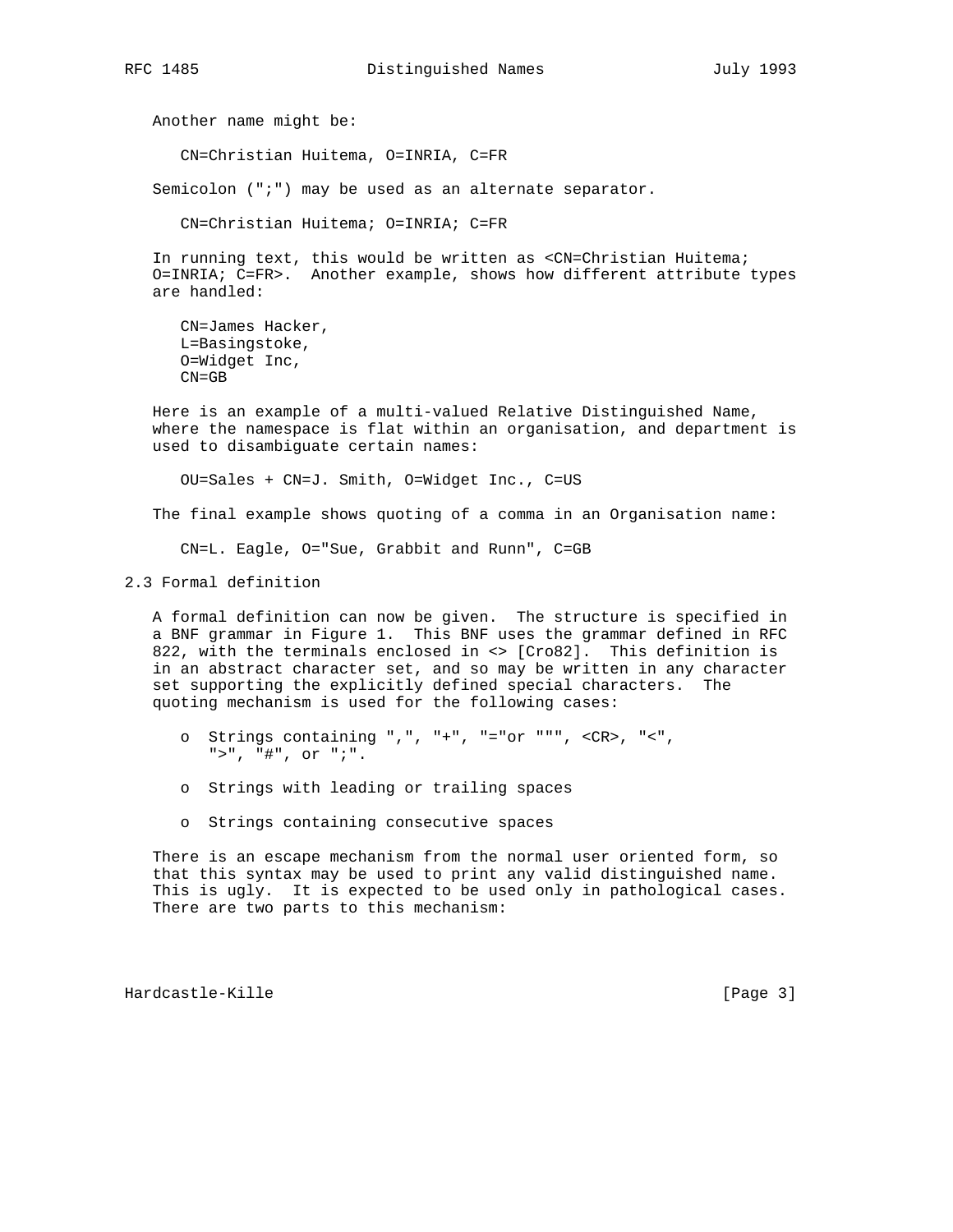- - 1. Attributes types are represented in a (big-endian) dotted notation. (e.g., OID.2.6.53).
	- 2. Attribute values are represented in hexadecimal (e.g., #0A56CF).

 The keyword specification is optional in the BNF, but mandatory for this specification. This is so that the same BNF may be used for the related specification on User Friendly Naming [HK93]. When this specification is followed, the attribute type keywords must always be present. A list of valid keywords for well known attribute types used in naming is given in Table 1. This is a list of keywords which must be supported. These are chosen because they appear in common forms of name, and can do so in a place which does not correspond to the default schema used. A register of valid keyworkds is maintained by the IANA.

 Only string type attributes are considered, but other attribute syntaxes could be supported locally. It is assumed that the interface will translate from the supplied string into PrintableString or T.61.

 The "+" notation is used to specify multi-component RDNs. In this case, the types for attributes in the RDN must be explicit. The name is presented/input in a little-endian order (most significant component last).

 When an address is written in a context where there is a need to delimit the entire address (e.g., in free text), it is recommended that the delimiters  $\langle \cdot \rangle$  are used. The terminator  $\rangle$  is a special in the notation to facilitate this delimitation.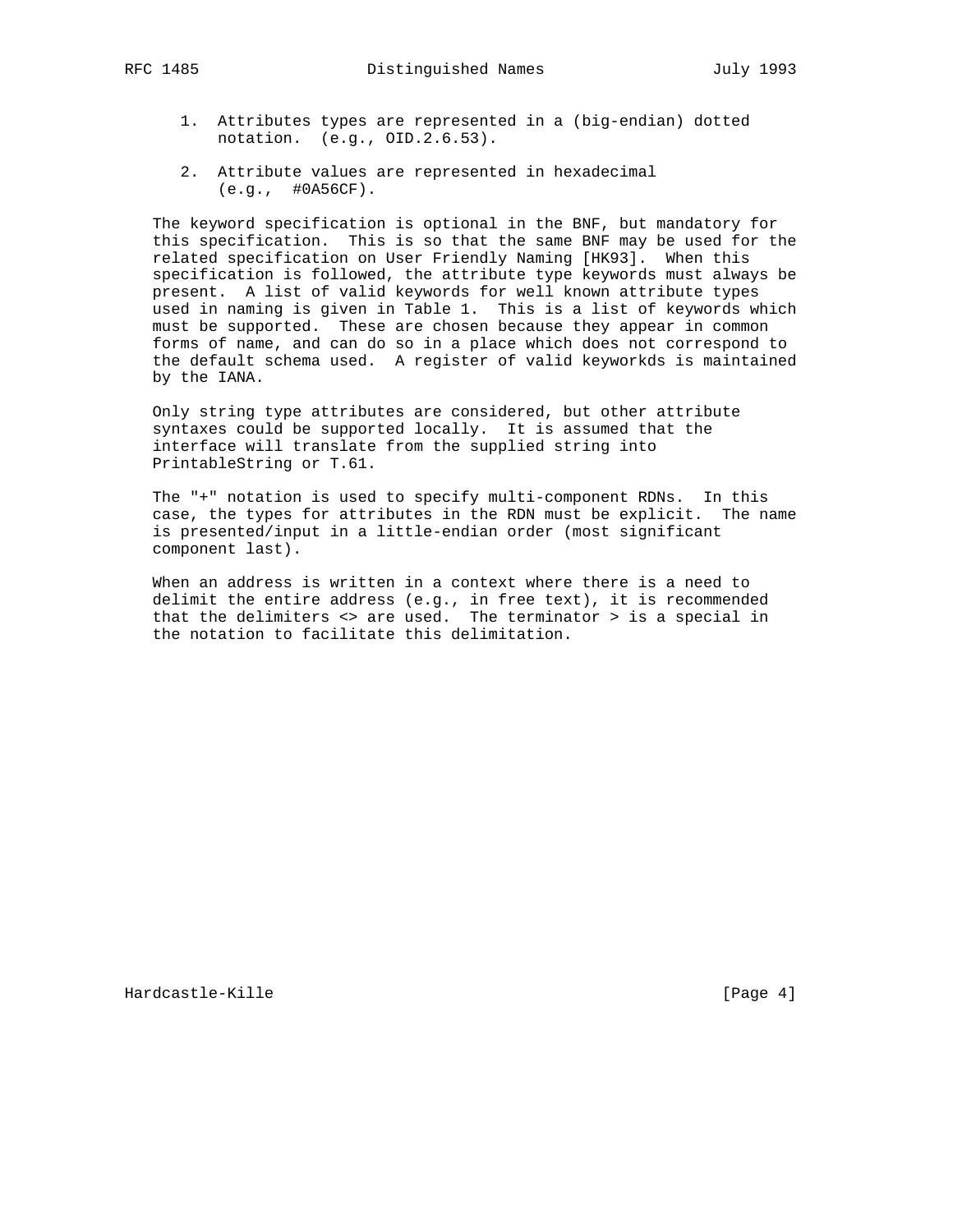```
 <name> ::= <name-component> ( <spaced-separator> )
          | <name-component> <spaced-separator> <name>
    <spaced-separator> ::= <optional-space>
                     <separator>
                     <optional-space>
    <separator> ::= "," | ";"
   \text{optional-space} ::= ( \text{CR} ) *( " " )
    <name-component> ::= <attribute>
            | <attribute> <optional-space> "+"
              <optional-space> <name-component>
    <attribute> ::= <string>
            | <key> <optional-space> "=" <optional-space> <string>
   \langle key \rangle ::= 1*( \langle keychar \rangle ) | "OID." \langle odd \rangle\langlekeychar> ::= letters, numbers, and space
    <oid> ::= <digitstring> | <digitstring> "." <oid>
    <digitstring> ::= 1*<digit>
    <digit> ::= digits 0-9
 <string> ::= *( <stringchar> | <pair> )
| '"' *( <stringchar> | <special> | <pair> ) '"'
    | "#" <hex>
 <special> ::= "," | "=" | '"' | <CR> | "+" | "<" | ">"
 | "#" | ";"
    <pair> ::= "
    <stringchar> ::= any char except <special> or "
   \text{<} hex> ::= 2*<hexchar>
   \text{<} hexchar> ::= 0-9, a-f, A-F
                Figure 1: BNF Grammar for Distinguished Name
```
Hardcastle-Kille [Page 5]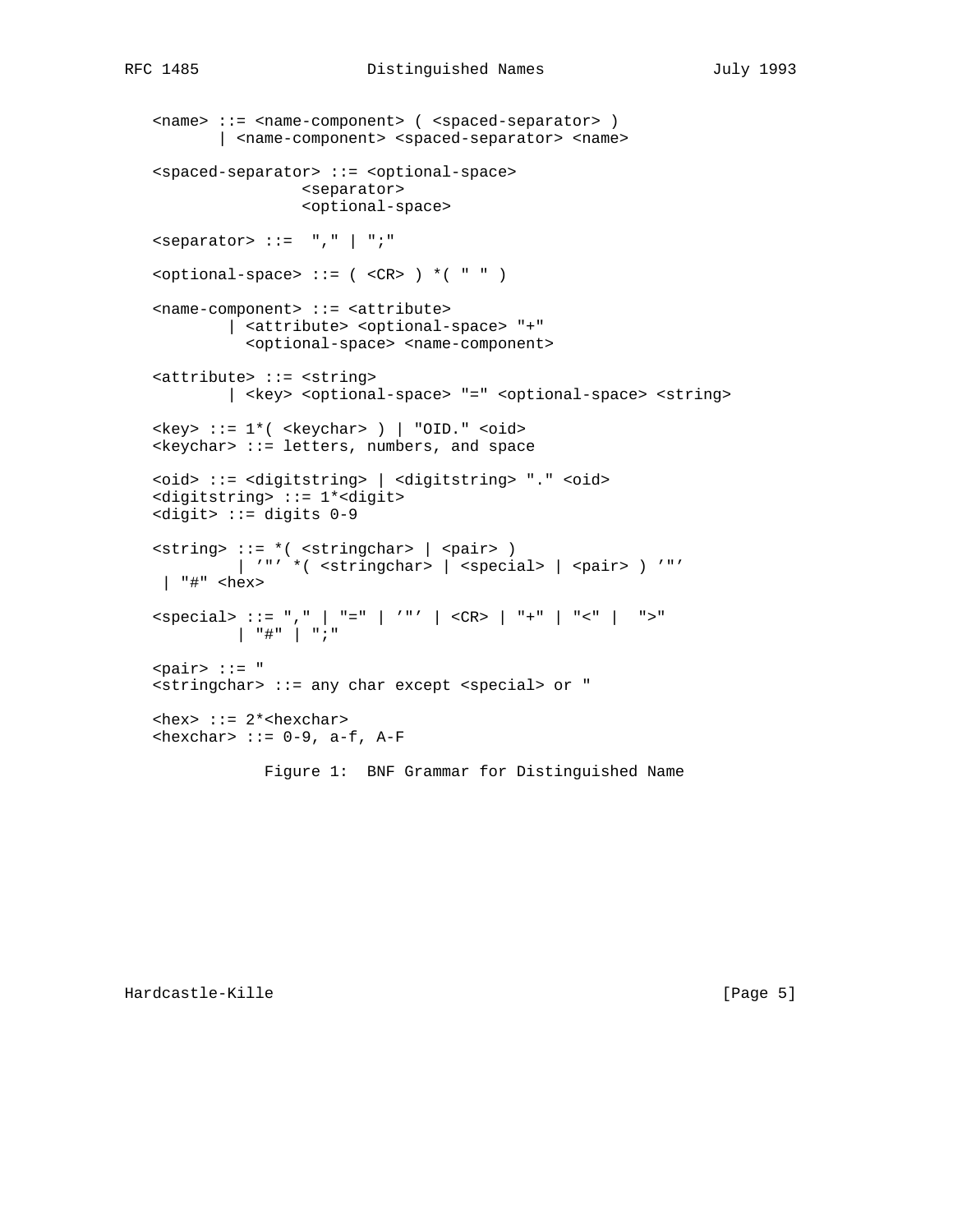# Key Attribute (X.520 keys)

CN CommonName

 $\frac{1}{2}$  ,  $\frac{1}{2}$  ,  $\frac{1}{2}$  ,  $\frac{1}{2}$  ,  $\frac{1}{2}$  ,  $\frac{1}{2}$  ,  $\frac{1}{2}$  ,  $\frac{1}{2}$  ,  $\frac{1}{2}$  ,  $\frac{1}{2}$  ,  $\frac{1}{2}$  ,  $\frac{1}{2}$  ,  $\frac{1}{2}$  ,  $\frac{1}{2}$  ,  $\frac{1}{2}$  ,  $\frac{1}{2}$  ,  $\frac{1}{2}$  ,  $\frac{1}{2}$  ,  $\frac{1$ 

- L LocalityName<br>ST StateOrProvir
- StateOrProvinceName
- O OrganizationName
- OU OrganizationalUnitName
- C CountryName

Table 1: Standardised Keywords

3. Examples

 This section gives a few examples of distinguished names written using this notation:

 CN=Marshall T. Rose, O=Dover Beach Consulting, L=Santa Clara, ST=California, C=US

 CN=FTAM Service, CN=Bells, OU=Computer Science, O=University College London, C=GB

 CN=Steve Hardcastle-Kille, OU=Computer Science, O=University College London, C=GB

 CN=Steve Hardcastle-Kille, OU=Computer Science, O=University College London, C=GB

- 4. References
	- [CCI88] The Directory --- overview of concepts, models and services, December 1988. CCITT X.500 Series Recommendations.
	- [Cro82] D.H. Crocker. Standard of the format of ARPA internet text messages. STD 11, RFC 822, University of Delaware, August 1982.
	- [HK93] S.E. Hardcastle-Kille. Using the OSI directory to achieve user friendly naming. RFC 1484, Department of Computer Science, University College London, July 1993.
- 5. Security Considerations

Security issues are not discussed in this memo.

Hardcastle-Kille [Page 6]